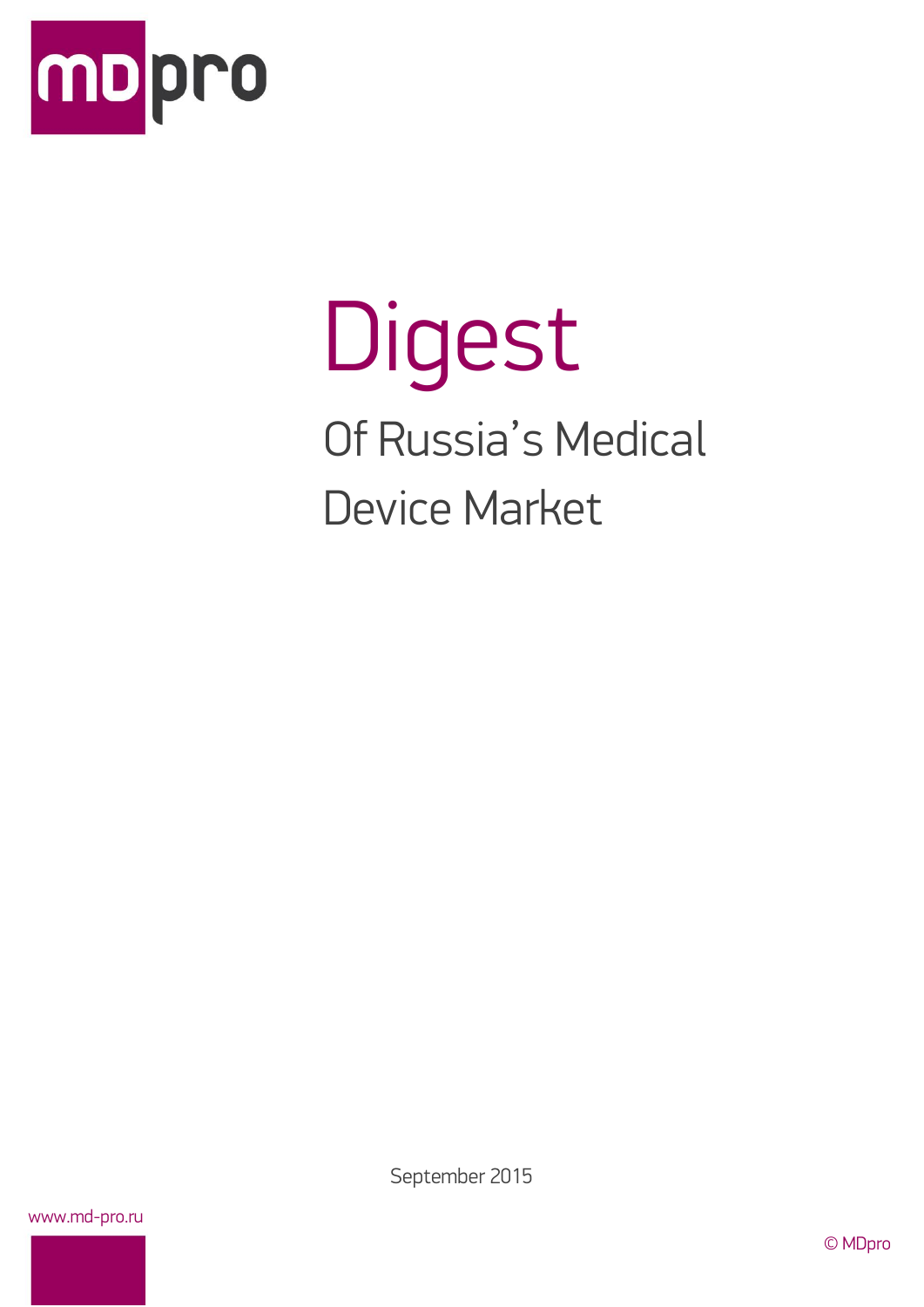# Key Industry News Market Regulation

#### It is planned to extend the list of foreign medical devices restricted from participating in public procurement

In February 2015 the Russian government implemented restrictions on admission of foreign-made medical devices to public tendering. According to this regulation, the tenders for state and municipal procurements got closed for foreign manufacturers if at least two bids with medical devices originating from Russia, Belarus, Kazakhstan or Armenia (i.e. the member states of the Eurasian Economic Union) meet the requirements. The list of medical devices, which are subject to restrictions, contains approximately 50 item names, including certain kinds of cardiac monitors, tomography devices, x-ray diagnostic devices, medical clothing, various types of reagents, etc. In August 2015 the Russian Government came up with an idea to extend the list of foreign medical devices which will be under restrictions. More than a hundred of new positions were offered to add.

The new list, in particular, includes the following types of medical devices: medical dressing, means of rehabilitation for people with disabilities, X-ray machines, sterilizers, defibrillators, infant incubators, and other products, which are, according to the Ministry of Industry and Trade, are produced in Russia in necessary volume.

Public discussion of the document was to be completed on August 17 but it was extended until 1 October 2015. The reason for this was a large number of negative reviews from civil society organizations addressed to the Russian government. They wrote a letter to Prime Minister Dmitry Medvedev in which they asked him to create a working group that would assist in finalizing the draft taking into account patients' needs.

The Ministry of Economic Development and The Federal Antimonopoly service also did not support the initiative. They noted that the proposed amendments had been not agreed with them. The Federal Antimonopoly service sees no justification for the extension, The Ministry of Economic Development recommends to finalize the list of medical devices.

The opinion of the Ministry of Health about the extension of the list was expressed by Victoria Skvortsova, head of Russian Health Ministry, at a press conference on 26 August. "At the moment the possibility of expanding the list of medical devices which are exhibited to import to Russia is considered but this issue has not been discussed with the Ministry of Industry and Trade. As soon as we receive the draft from the federal executive authorities, primarily from the Ministry of Industry and Trade of Russia, we will provide our evaluation of it," the ministry said.

#### Government Commission on Import Substitution was established

Prime Minister Dmitry Medvedev signed a decree of the Government of the Russian Federation dated 4 August 2015 №785 "On the establishment of the Government Commission on Import Substitution". Also, Dmitry Medvedev signed an executive order of the Government of the Russian Federation dated 4 August 2015 № 1492-p, which contains a structure of the Commission.

The Commission consists of two sub-commissions: on the civilian economy and on the defense industry.

It is chaired by Prime Minister Dmitry Medvedev. Arkady Dvorkovich and Dmitry Rogozin have been appointed deputy chairmen of the Commission, and chairmen of the civilian economy and the defense industry sub-commissions, respectively.

"Import substitution at the moment is one of the key areas of government activities and it was decided that this work should be more systematic so the separate commission on import substitution should be created," Dmitry Medvedev previously commented on the idea of establishing the commission.

We are not interested just in the replacement of good-quality foreign goods by second-rate Russian goods. The focus should be only on creating competitive products – not only for Russian market, but for the world market as well," the Prime Minister set the task.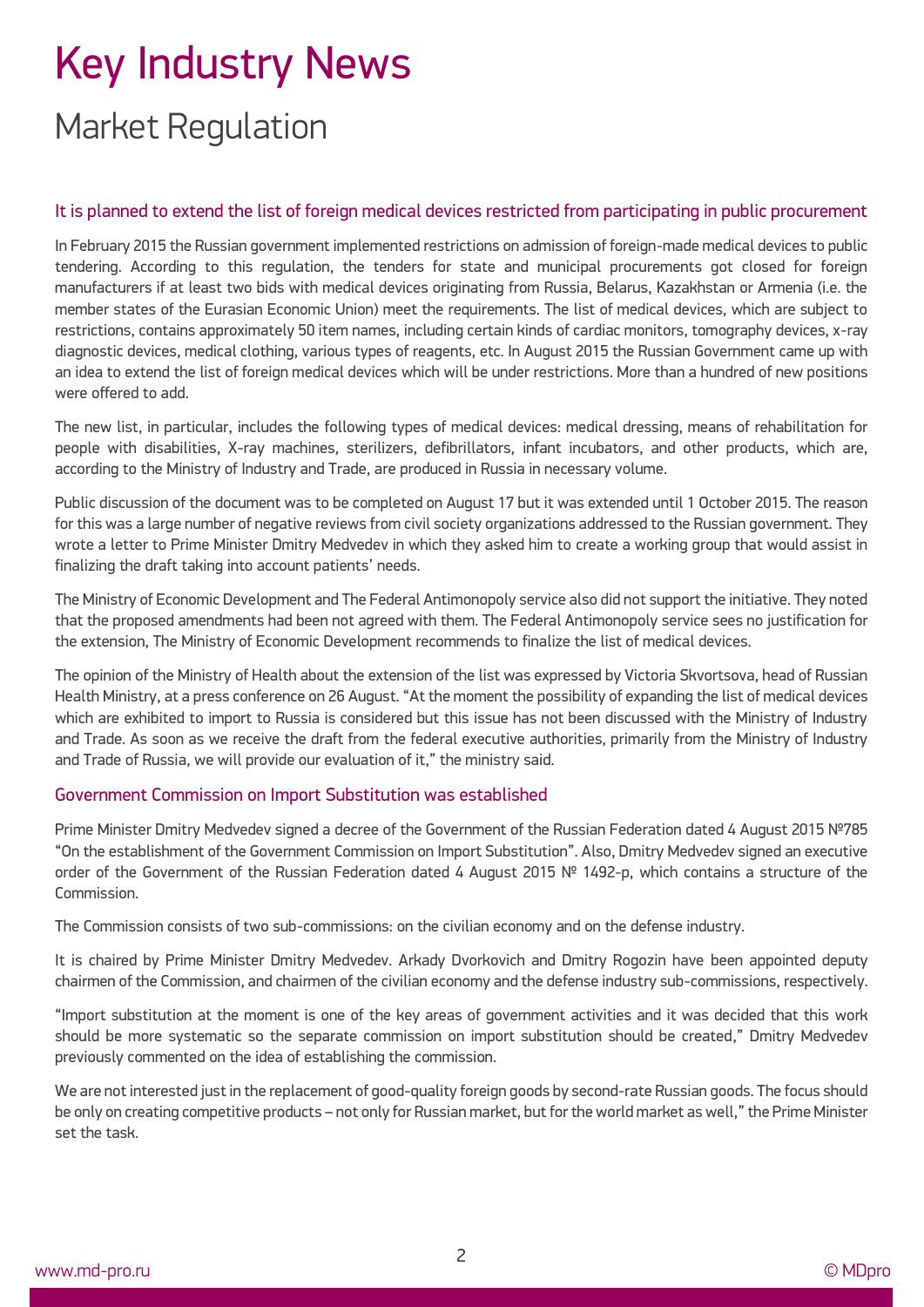### Science and Technology

#### Moscow scientists developed new early-stage diagnostics for cancer, HIV and hepatitis

Dmitry Fedyanin and Yuri Stebunov, two young scientists from MIPT (Moscow Institute of Physics and Technology) developed what they call a nanomechanical sensor to identify chemical components of various substances. The device is said to be able to also pinpoint biological objects, such as the markers of viruses which appear as our immunity system responds to diseases like herpes, HIV, or all sorts of hepatitis.

The sensor is believed to be sensitive enough to also identify oncology markers that alert to the development of a malignant tumor in a patient. The developers say it can detect other most acute medical conditions at very early stages. This appears to be a very important move into the future of medical diagnostics.

The device itself is described in detail in the Scientific Reports journal. It looks like an optical chip. Unlike analog solutions, this device has no electrical chains and basically provides two simple parts: one is a photonic (plasma) nanostructured waveguide that controls optical signals, and the other is a nanobeam cantilever placed above the waveguide.

As the process starts, two signals travel along the waveguide; one sets the cantilever in motion, and the other reads out signals that contain information about the movements of the cantilever. By those movements the developers are said to be able to identify the chemical composition of a substance in which the chip is placed. 'Sprinkled' with the antibodies of a certain virus, the cantilever begins to 'fish' virus particles from the substance under study.

Calculations done by the researchers showed that the new sensor will combine high sensitivity with a comparative ease of production and miniature dimensions, allowing it to be used in all portable devices.

#### Clinical trials began for Russia's first medical exoskeleton

The exoskeleton, produced by Skolkovo resident ExoAtlet, is being tested by a group of volunteers who are paralyzed from the waist down at the N.I. Pirogov National Medical Surgical Center.

"This is a very important transition for us from lab testing and working with a few pilots to large-scale trials on a broad audience," said Ekaterina Bereziy, a co-founder of ExoAtlet and its development director. "At the clinic there are patients with various characteristics, with different injuries, of differing height, weight, even temperament. Each has his or her own wishes and fears. So here we can see the full range of real-life applications for ExoAtlet. For us this is a very important field study," she added.

ExoAtlet is the first company in Russia to deal with exoskeletons and has patented its technology. Its medical-use model, known as ExoAtlet-Med, is to support movement for people with restricted limb function and rehabilitation for lower-limb trauma victims. It is designed to help overcome paralysis caused by cerebral apoplexy or spinal cord injury. It could also benefit sufferers of cerebral palsy and similar diseases.

Seven hundred people volunteered to try out the ExoAtlet innovation, but doctors whittled the list down to just a few people to undergo two weeks of intensive training, Bereziy said.

It is expected that trials will takes at least a year. Developers hope to start selling the exoskeletons for private individuals already this year. When it hits the market, the exoskeleton is expected to retail for about 1.5 million rubles.

#### Start-uppers created a ring for identifying sexually transmitted diseases

Three start-uppers from Russia, Kazakhstan and Mexico created a ring called Hoope, which allows to identify such diseases as syphilis, gonorrhea, chlamydia and trichomoniasis. The portable device containing a disposable cartridge with a retractable needle for blood is put on the thumb.

Lab-on-a-chip installed inside the ring, analyzes the samples, then the results are transmitted wirelessly to a smartphone with appropriate software. The whole process takes less than a minute. Lab-on-a-chip allows to carry out analysis due to the four antigens (corresponding to the four diseases), which are contained in a disposable cartridge.

Manufacturing of the rings will be organized in China. It is planned that they will go on sale in January 2016. The cost of the set will be \$50.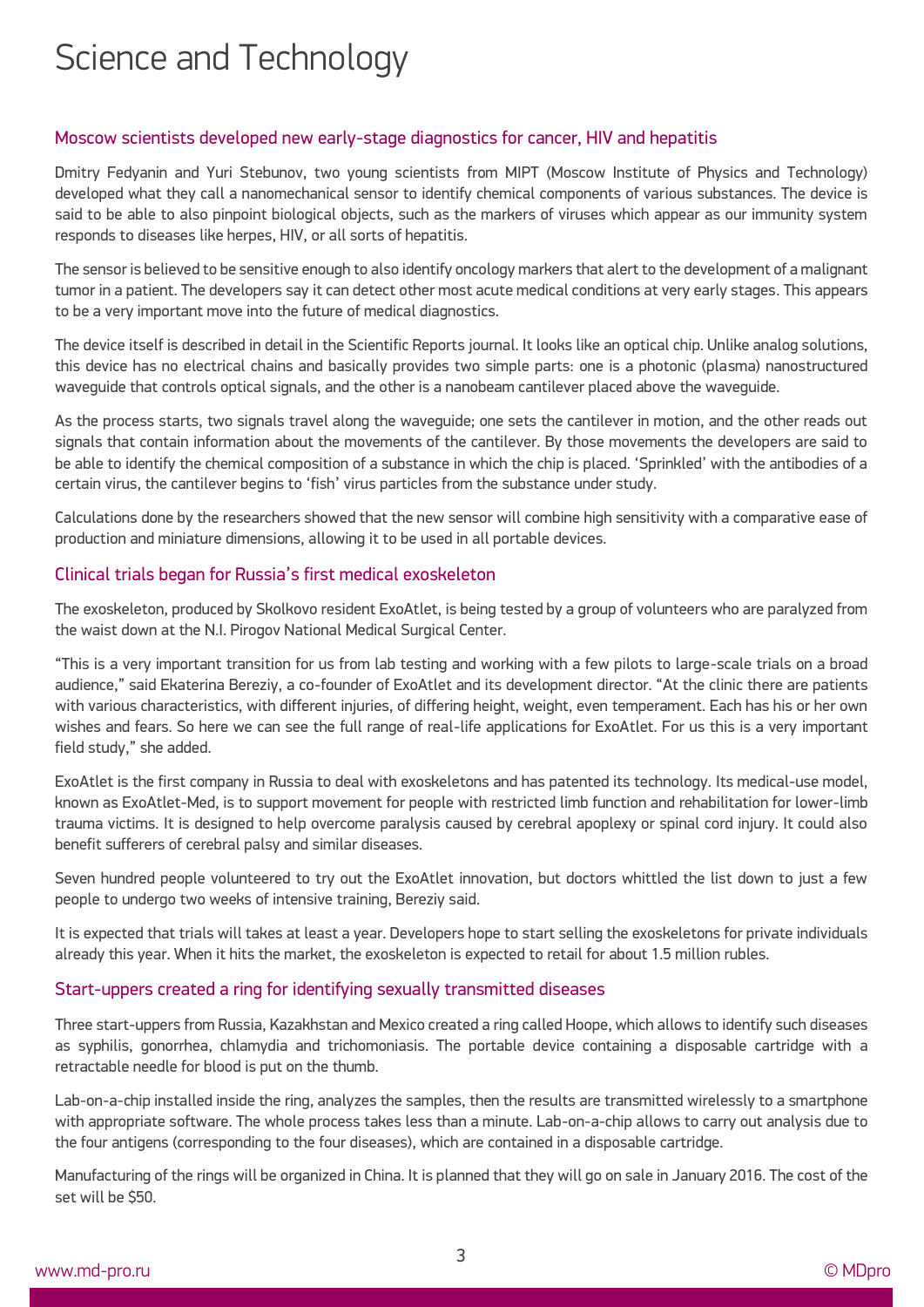#### Tomsk scientists developed a self-learning artificial brain

Scientists from the Tomsk State University with colleagues from five countries created an artificial brain with the ability of self-training. It is planned to use it for reconstruction of pathological conditions and treatment of memory disorders.

It is reported that firstly mathematical and computer models of the human brain were developed. After that the scientists designed a radioelectronic device containing perceptrons, which are capable of processing different kinds of information, including video and audio.

At the moment the main system of the robotic system – its intelligent control сentre – is being developed. Finally the artificial brain is expected to become an analogue of the biological model. The scientists believe that this device will help physicians in the study and treatment of different types of amnesia, as well as Alzheimer's and Parkinson's diseases.

#### Kalugapribor started manufacturing of high-tech medical devices

A Russian company Kalugapribor started producing high-tech radioelectronic medical devices, in particular, a portable ultrasound scanner and a fetal and maternal monitor. Such equipment is currently mainly purchased from South Korea.

Production is carried out within the framework of the import substitution program. The first samples of the medical devices are already being tested and certified.

The portable ultrasound scanner has three diagnostic functions: echogram recording, Doppler ultrasonography and blood speed measurement. It enables remote patient monitoring: scanning probes can be at patients' homes, information is transmitted over the phone line, and then the doctor provides recommendations. Devices of this kind are in demand in all health care centres. It is expected that it will be produced about 200-300 units of the scanners in 2016.

The second device is a fetal and maternal monitor is designed for pregnant women examinations and making cardiograms of a mother and a fetus.

#### Tomsk Polytechnic to help develop Nuclear Medicine Center in Siberia

Researchers from the Tomsk Polytechnic University are taking part in a project aimed at creating a Nuclear Medicine Center in Tomsk, in Siberia.

A special Working Group is being formed in the region to help further the effort. In the Group, the TPU scientists will join representatives of the local medical community.

The Tomsk project is expected to become the third in a growing network of federal nuclear medicine centers after one in Dimitrovgrad, in the Ulyanovsk region in the mid-Volga area, and in Obninsk outside Kaluga in Central Russia.

"We see as a priority the development of intraoperative radiation therapy based on betatrons and also neutron therapy, including neutron capture therapy," said Alexander Vagner, the head of TPU's applied physics chair and a member of the Working Group.

According to the Tomsk regional authorities, the local Nuclear Medicine Center will be a private-public partnership (PPP).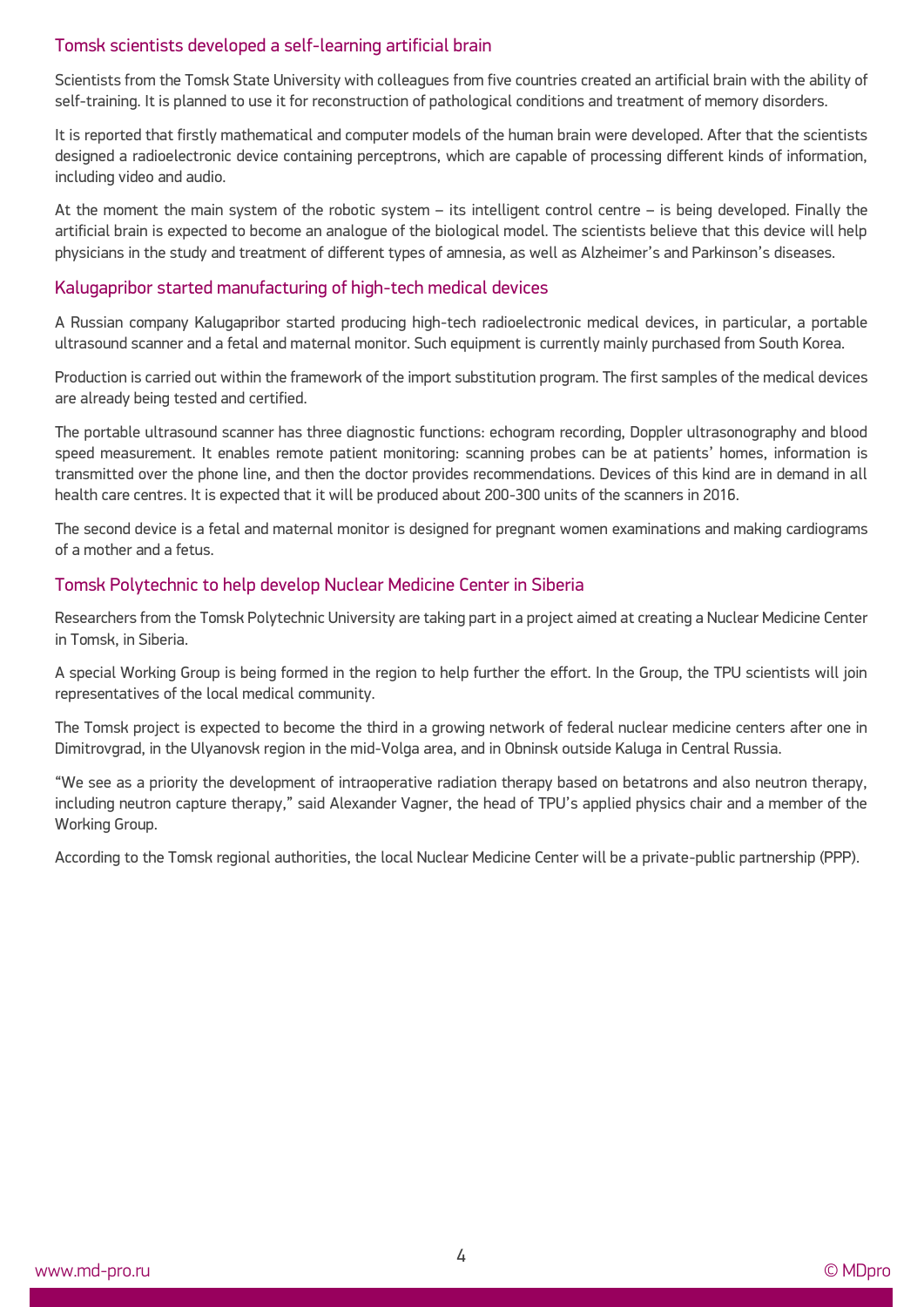## Market Statistics (August 2015)

Since most of Russian healthcare facilities are state owned, 75% of all medical devices are sold through a public bidding process. Therefore, the dynamics of public procurement of medical devices determines the dynamics of the whole market. It explains the importance of tracking the value of public procurement market on a monthly basis. The analysis of public procurement uses data on tenders for delivery of medical devices posted on the official procurement website [www.zakupki.gov.ru.](http://www.zakupki.gov.ru/)

Figure 1 shows that the value of public contracts in August 2015 was RUB 19.4 bln., which is 11% higher than August 2014's 17.8 bln.

Figure 2 demonstrates that market dynamics in USD is different. It reflects the trend of a strengthening US dollar against ruble.



Figure 1. Dynamics of public procurement in 2014-2015 (RUB mln.)

Source: MDpro





Source: MDpro